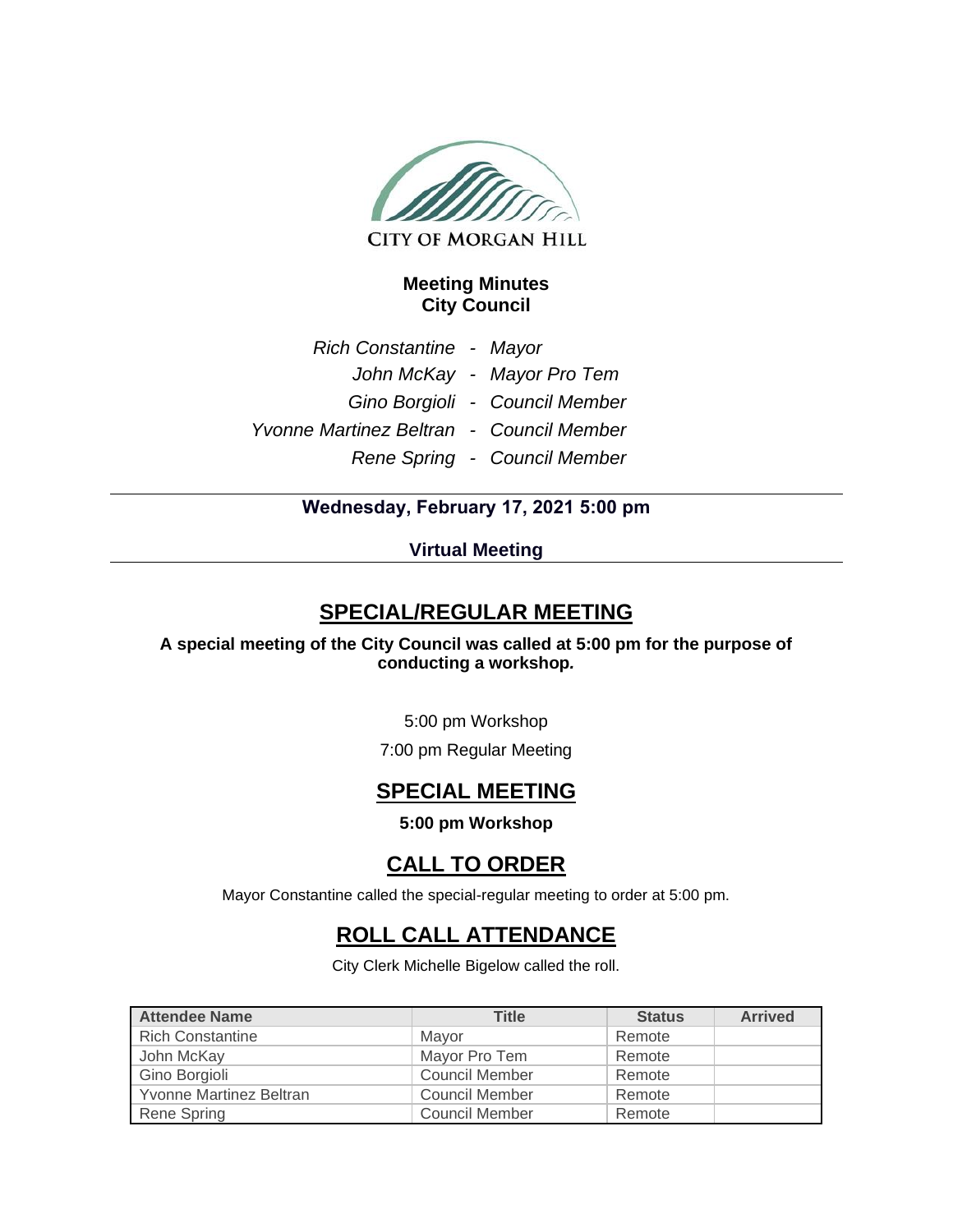# **DECLARATION OF POSTING AGENDA**

City Clerk Michelle Bigelow declared the posting of the agenda.

### **WORKSHOP**

### **1. LAST MILE (LOCAL) DELIVERY/DISTRIBUTION**

Recommendation:

Examine what "last mile (local) delivery" is and how it could serve or impact our community, discuss what the City has done to date to regulate distribution, and explore regulations for last mile (local) delivery uses.

City Manager Christina Turner introduced the workshop and turned it over to Development Services Director Jennifer Carman who gave a presentation.

Public comment opened at 6:13 pm. The following people were called to speak: Liam Downey Brittney Sherman Natalie Sparrer Joe Baranownski (Rick Kent and Terry Williams ceded their time) Miguel Jimenez (Susie Jimenez ceded her time) There being no further requests, public comment closed.

The workshop adjourned at 6:55 pm.

### **REGULAR MEETING**

**7:00 pm**

## **PRESENTATIONS**

### YAC PRESENTATION- ASSET # 26- CARING

## **RECOGNITIONS**

Recognizing Communications and Engagement Director Maureen Tobin for her Hard Work, Dedication, and Many Years of Service to Morgan Hill

Morgan Hill Community Foundation Donation for Inclusive Playground Nick Gaich, Matt Wendt, Peggy Martin, Ron Locicero, and Pamela Meador

## **PROCLAMATIONS**

Proclaiming the month of February 2021 as Black History Month.

## **CITY COUNCIL REPORTS**

Mayor Constantine announced that since it is early in the year, the boards and committees he is a part of are just starting to assign positions. He gave a list of the committees he is on so that the community knows what they can expect to hear from him throughout the year.

- Bay Area Air Quality Management District (BAAQMD) Board member
	- The Community of Equity, Health, and Justice Subcommittee
	- The Stationary Source and Climate Impacts Subcommittee
	- The Administration Subcommittee
- Valley Water's Water Commission
- Cities Association of Santa Clara County Board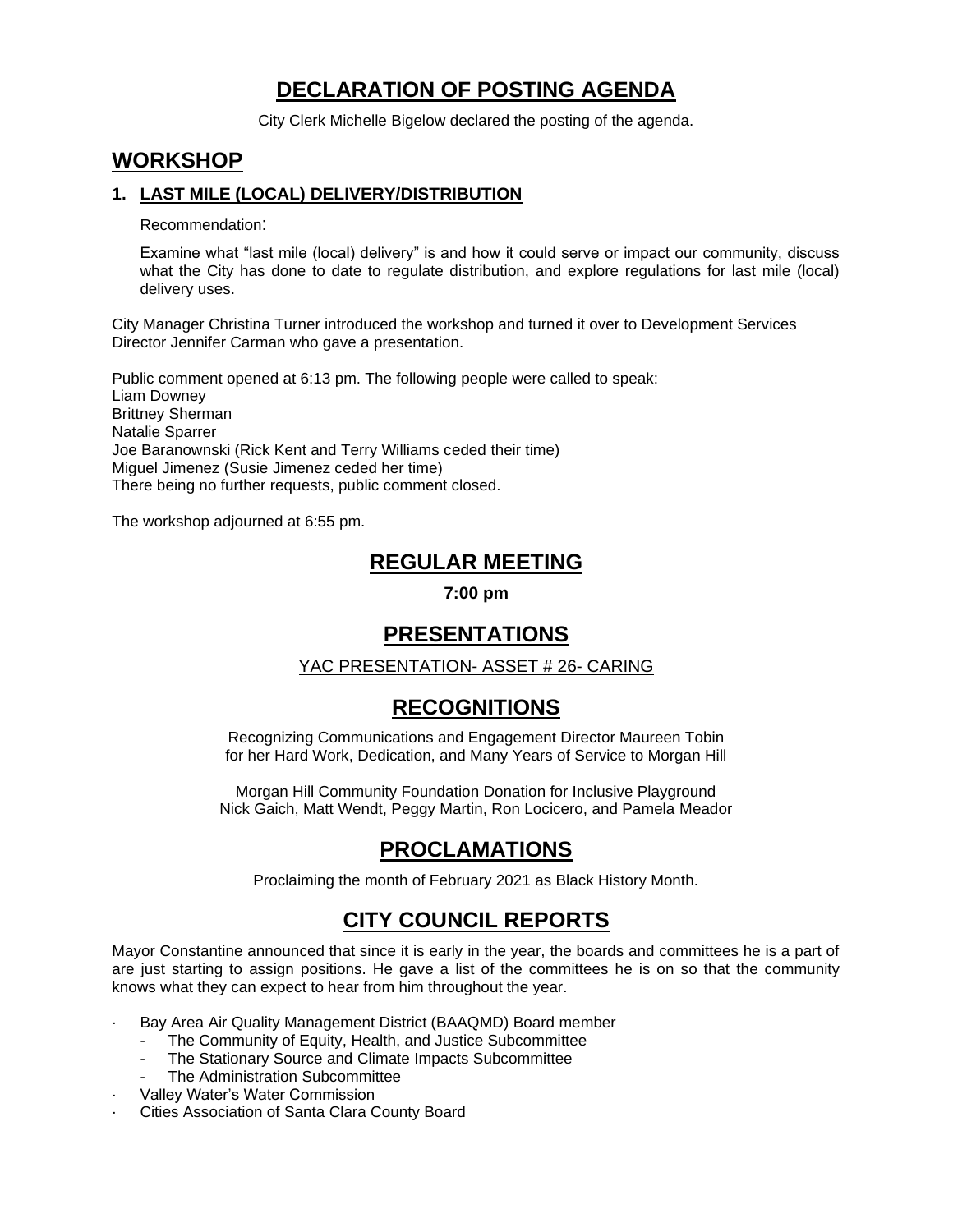- Executive Board subcommittee
- Chair of the Legislative Action Committee
- City Selection Committee
- Local Agency Formation Commission (LAFCO) Board Member
- · VTA Board Member
	- Various subcommittees

# **CITY MANAGER'S REPORT**

City Manager Christina Turner spoke to the evening's supplements and presentations.

She introduced Emergency Operations Coordinator Jennifer Ponce who provided a brief update on the City's Emergency Operations Plan.

City Manager Turner provided an update on COVID-19. She shared that county officials announced that healthcare providers across the county are going to expand access to vaccinations to workers in education, child-care, emergency services, as well as food and agriculture industries. That is going to start on February 28<sup>th</sup>. She announced that as of today, we have 45 deaths in our Morgan Hill community due to COVID-19. The message we have shared with the community is to continue wearing your mask and even to double up and wear two masks as that is more effective, continue to social distance and remain vigilant. She spoke regarding the news stories on ABC7 and Telemundo stating that, unfortunately Morgan Hill is now second in the county in regard to case rates. She also shared that Council Member Martinez Beltran serves on the Latinx Coalition for the county and she is also working in the Ambassador Program specifically reaching out to our Latinx community. The Latinx community has COVID rates that are higher than other ethnic groups. Through her work with the county, Council Member Martinez Beltran has helped get additional testing sites, specifically at the Grange. She has also been coordinating the scheduling of vaccination appointments at the Grange.

Many community members have reached out to help during this time. The county has not committed to putting a vaccination site in Morgan Hill yet. However, she announced that we have let the county know that we are ready and available when vaccination supply is available and when county staff is able to allow a vaccination site in Morgan Hill. In the meantime, our community members can attend any vaccination site within the county. The Gilroy Senior Center is offering vaccinations on Wednesdays for seniors 65 and older. She shared that all individuals in long term congregate facilities have had or will soon have both doses of the vaccine with one exception. We have one care facility that will receive their first vaccination tomorrow. That is full coverage of our facilities. The county is now in the process of determining how to get out to our housebound seniors.

She concluded by commenting on the disruptive internet outage we experienced on February  $3<sup>rd</sup>$ . The City had already scheduled a series of workshops for the Council and the community to discuss broadband in Morgan Hill. She encouraged the community to join us on the fourth Wednesdays of the next three months with the first one being on February 24<sup>th</sup>.

> MORGAN HILL EMERGENCY OPERATIONS PLAN UPDATE RESPONSES TO 2/3/21 AGENDA QUESTIONS CITY MANAGER'S REPORT SUPPLEMENT 1 CITY MANAGER'S REPORT SUPPLEMENT 2

## **CITY ATTORNEY'S REPORT**

City Attorney Donald Larkin announced that there was no reportable action on the closed session items from the February 9, 2021 Special City Council Meeting.

## **PUBLIC COMMENT**

Public comment opened at 8:03 pm. The following people were called to speak: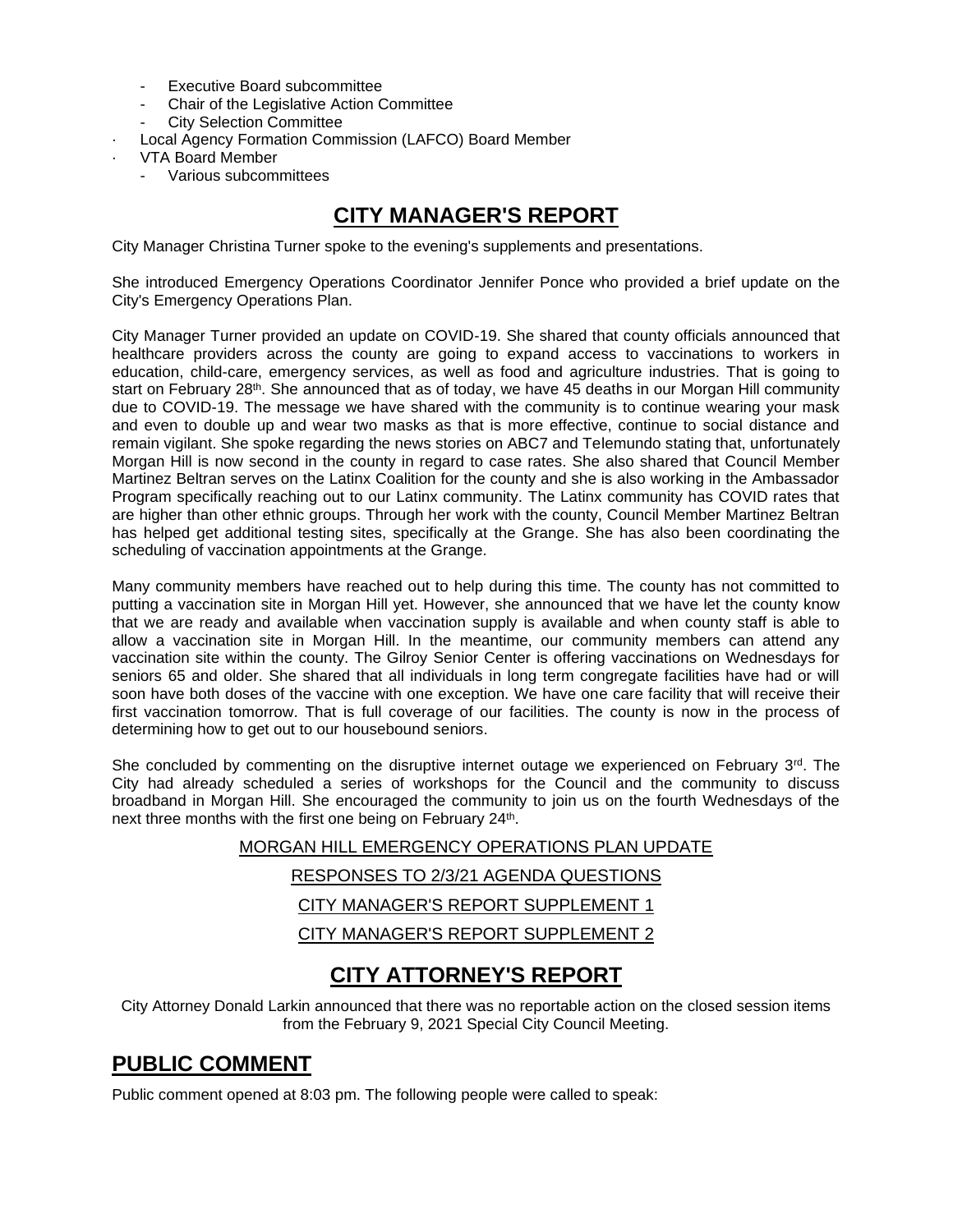Nikki Carpendale

Joe Baranowski

There being no further requests, public comment closed.

### **ADOPTION OF AGENDA**

#### **MOTION:**

Adopting the agenda as posted, moving item 12 before item 11.

| <b>RESULT:</b>   | <b>ADOPTED [UNANIMOUS]</b>                             |
|------------------|--------------------------------------------------------|
| <b>MOVER:</b>    | Yvonne Martinez Beltran, Council Member                |
| <b>SECONDER:</b> | Rene Spring, Council Member                            |
| AYES:            | Constantine, McKay, Borgioli, Martinez Beltran, Spring |

## **CONSENT CALENDAR**

#### **MOTION:**

Approving consent calendar items 2 through 10.

| <b>RESULT:</b>   | <b>APPROVED [UNANIMOUS]</b>                            |
|------------------|--------------------------------------------------------|
| <b>MOVER:</b>    | John McKay, Mayor Pro Tem                              |
| <b>SECONDER:</b> | Gino Borgioli, Council Member                          |
| AYES:            | Constantine, McKay, Borgioli, Martinez Beltran, Spring |

#### **2. ACCEPT DONATION FROM THE MORGAN HILL COMMUNITY FOUNDATION FOR THE MORGAN HILL MAGICAL BRIDGE INCLUSIVE PLAYGROUND**

Recommendation:

- 1. Accept donation of \$72,660 from the Morgan Hill Community Foundation for the construction of the Morgan Hill Magical Bridge Inclusive Playground at Community Park; and
- 2. Authorize the City Manager to execute and administer any agreements necessary to accept the funds.

### **3. ADOPT RESOLUTION FINDING AN UNREASONABLE HARDSHIP WILL OCCUR UNLESS ATTORNEYS' FEE AWARD IS PAID IN INSTALLMENTS**

Recommendation:

Adopt the proposed resolution declaring that an unreasonable hardship will occur unless City's share of the judgment awarded to the Hotel Coalition on November 13, 2020 is paid in installments.

### **4. ADOPT RESOLUTION TEMPORARILY TOLLING PLANNING, SUBDIVISION, AND BUILDING PERMIT APPROVALS**

#### Recommendation:

Adopt resolution tolling Planning, Subdivision, and Building Permit approvals due to COVID-19 emergency.

### **5. APPROVE FUNDING AGREEMENT WITH THE VTA FOR THE MADRONE CHANNEL TRAIL PROJECT**

Recommendation: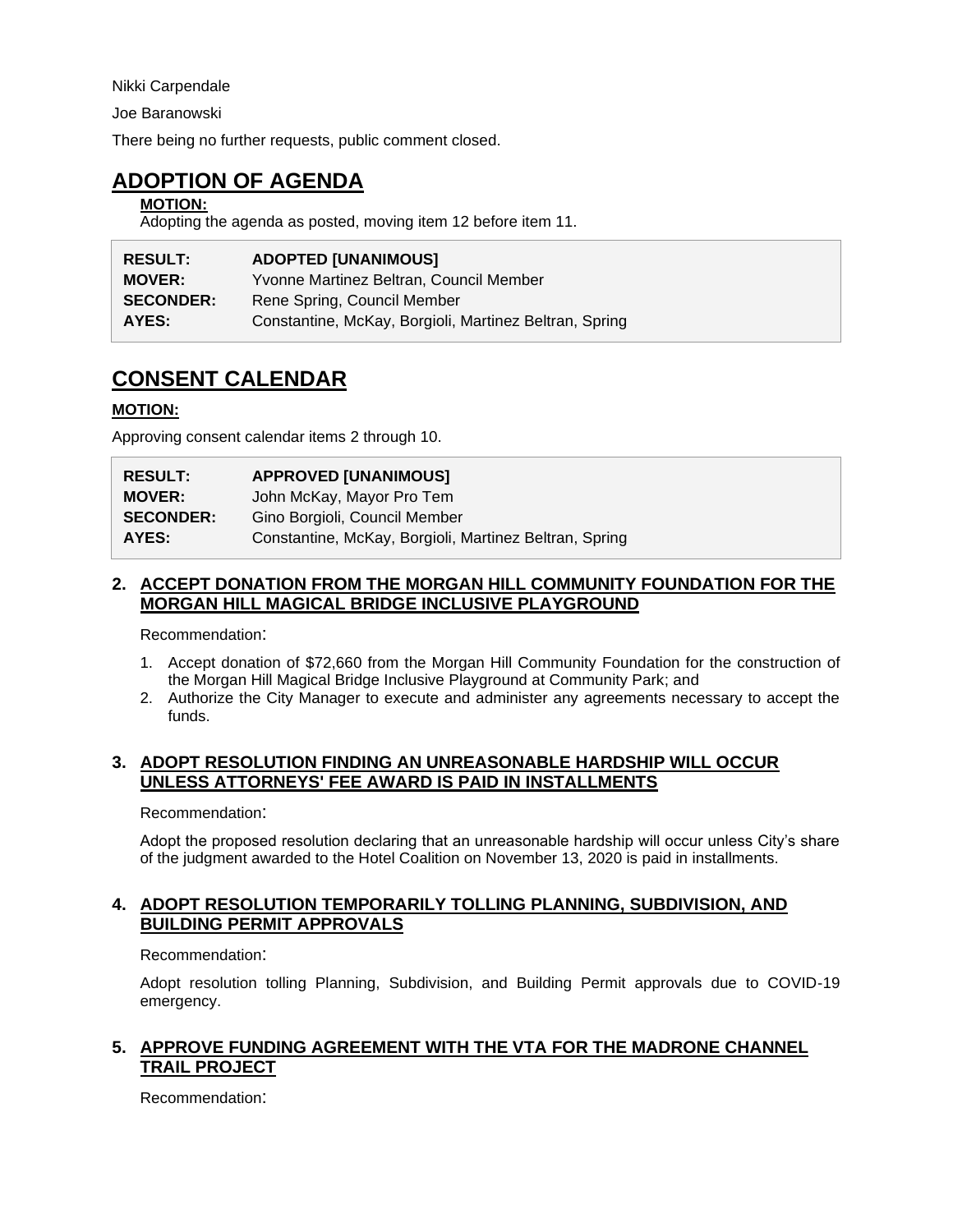Approve and authorize the City Manager to execute and administer a funding agreement with the Santa Clara Valley Transportation Authority (VTA) for improvements to the Madrone Channel Trail.

#### **6. APPROVE AGREEMENT WITH MARK THOMAS AND COMPANY FOR CONSTRUCTION SUPPORT SERVICES FOR THE HALE AVENUE EXTENSION PROJECT**

Recommendation:

Approve and authorize the City Manager to execute and administer a Service Agreement for Design Professionals with Mark Thomas & Company for construction support services for the Hale Avenue Extension Project for \$143,295.

#### **7. APPROVE FIFTH AMENDMENT TO THE LEASE AGREEMENT WITH THE MORGAN HILL UNIFIED SCHOOL DISTRICT FOR USE OF SPACE AT THE CORPORATION YARD**

Recommendation:

Approve and authorize the City Manager to enter into a Fifth Amendment to the lease agreement with the Morgan Hill Unified School District.

### **8. APPROVE THE JANUARY 20, 2021 MEETING MINUTES**

Recommendation:

Approve Minutes.

#### **9. APPROVE THE JANUARY 29 AND 30, 2021 MEETING MINUTES**

Recommendation:

Approve Minutes.

#### **10. APPROVE THE FEBRUARY 9, 2021 MEETING MINUTES**

Recommendation:

Approve Minutes.

## **OTHER BUSINESS**

#### **12. CONSIDER CITY COUNCIL INITIATED AGENDA ITEM REQUESTING CITY COUNCIL ADOPT A RESOLUTION CONDEMNING THE JANUARY 6, 2021 RIOTS AT THE UNITED STATES CAPITOL IN WASHINGTON D.C.**

Recommendation:

Consider whether to direct staff to prepare a resolution condemning the January 6, 2021 riots at the United States Capitol in Washington D.C.

City Manager Christina Turner provided a brief report.

Public comment opened at 8:17 pm. The following people were called to speak: Suman Ganapathy Nikki Carpendale Brian Faircloth There being no further requests, public comment closed.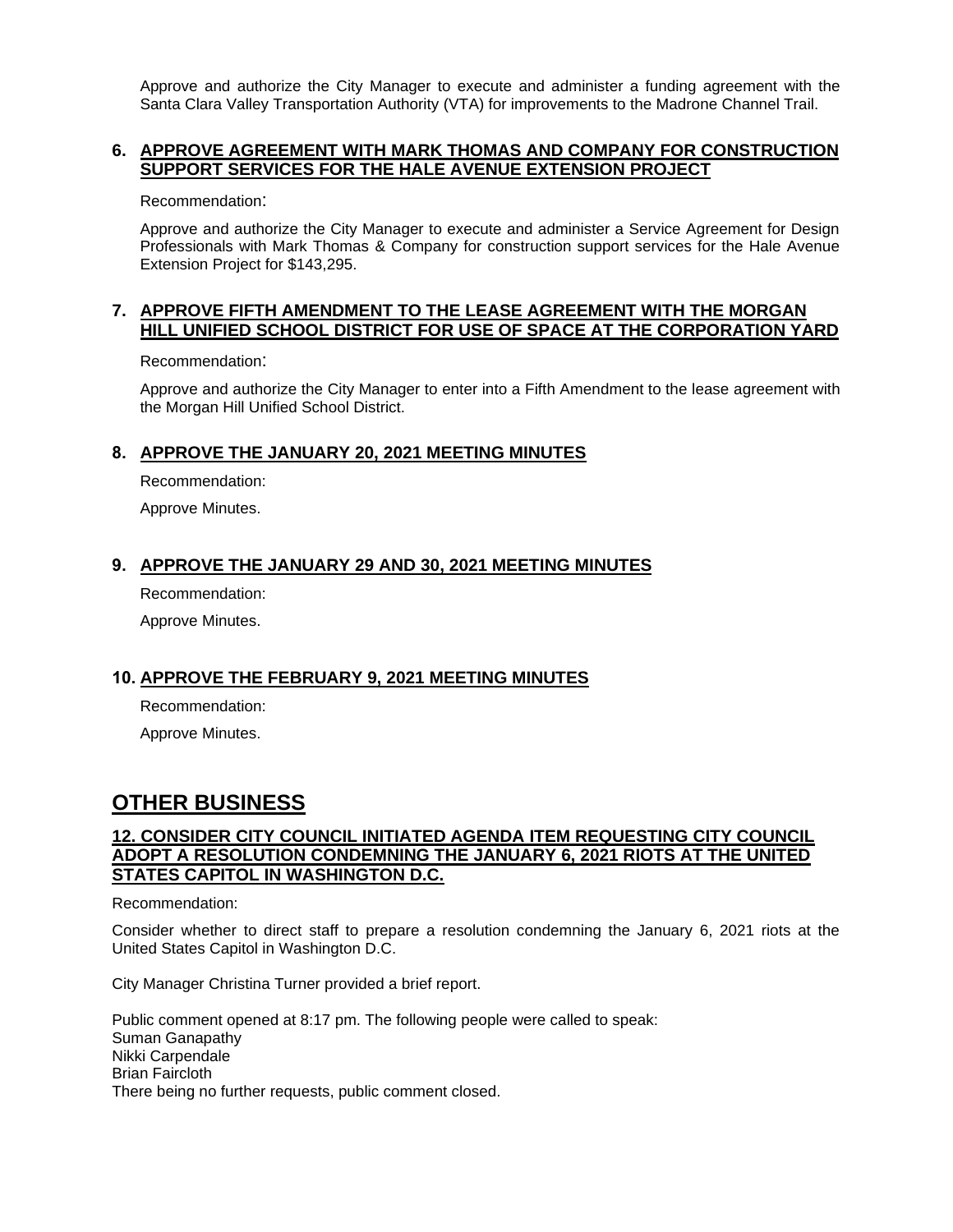#### **MOTION:**

Directing staff to bring a resolution to the City Council condemning violence.

| <b>RESULT:</b>   | <b>DIRECTED [UNANIMOUS]</b>                            |
|------------------|--------------------------------------------------------|
| <b>MOVER:</b>    | Yvonne Martinez Beltran, Council Member                |
| <b>SECONDER:</b> | Rene Spring, Council Member                            |
| AYES:            | Constantine, McKay, Borgioli, Martinez Beltran, Spring |

The meeting recessed at 8:33 pm and reconvened 8:42 pm.

### **PUBLIC HEARING**

### **11. REVIEW PLANNING COMMISSION'S DECISION ON CONDITIONAL USE PERMIT (UP2020-0004) MAST - TITAN SPORTS ACADEMY/KINETIC PERFORMANCE INSTITUTE TO ALLOW INDOOR COMMERCIAL RECREATION FOR PROPERTY IDENTIFIED BY ASSESSOR PARCEL NUMBER 817-02-063 LOCATED AT 195 MAST STREET.**

Recommendation:

John Amaral

- 1. Open/close public hearing; and
- 2. Adopt resolution:
	- a. reaffirming the decision of the Planning Commission to deny the Conditional Use Permit.
		- OR
	- b. making the necessary findings to support a Conditional Use Permit.
- 3. Direct staff to return to the City Council with Zoning Code changes removing conditional use conflicts with industrial preservation.

Associate Planner Joey Dinh and Development Services Director Jennifer Carman provided the report and presentation.

The public hearing opened at 9:33 pm. The following people were called to speak: Angelica McDonald and Erik Waggle (Applicants) Matthew Monaco (Nora Monaco ceded time) Paul Pascoal Valerie Renggli Chris Keenan Maddison Lara Angela Campbell Teressa Francis Mia Flores Isabel Massman Marcus Chung Joseph Mendoza Christy Marbry Kris Massman Andria Leaf Alison McElravey Jennifer Uyeda-Allen Carlton Pace Wayne Perrier Greg Grattan Sean Bolin Joe Baranowski Dianna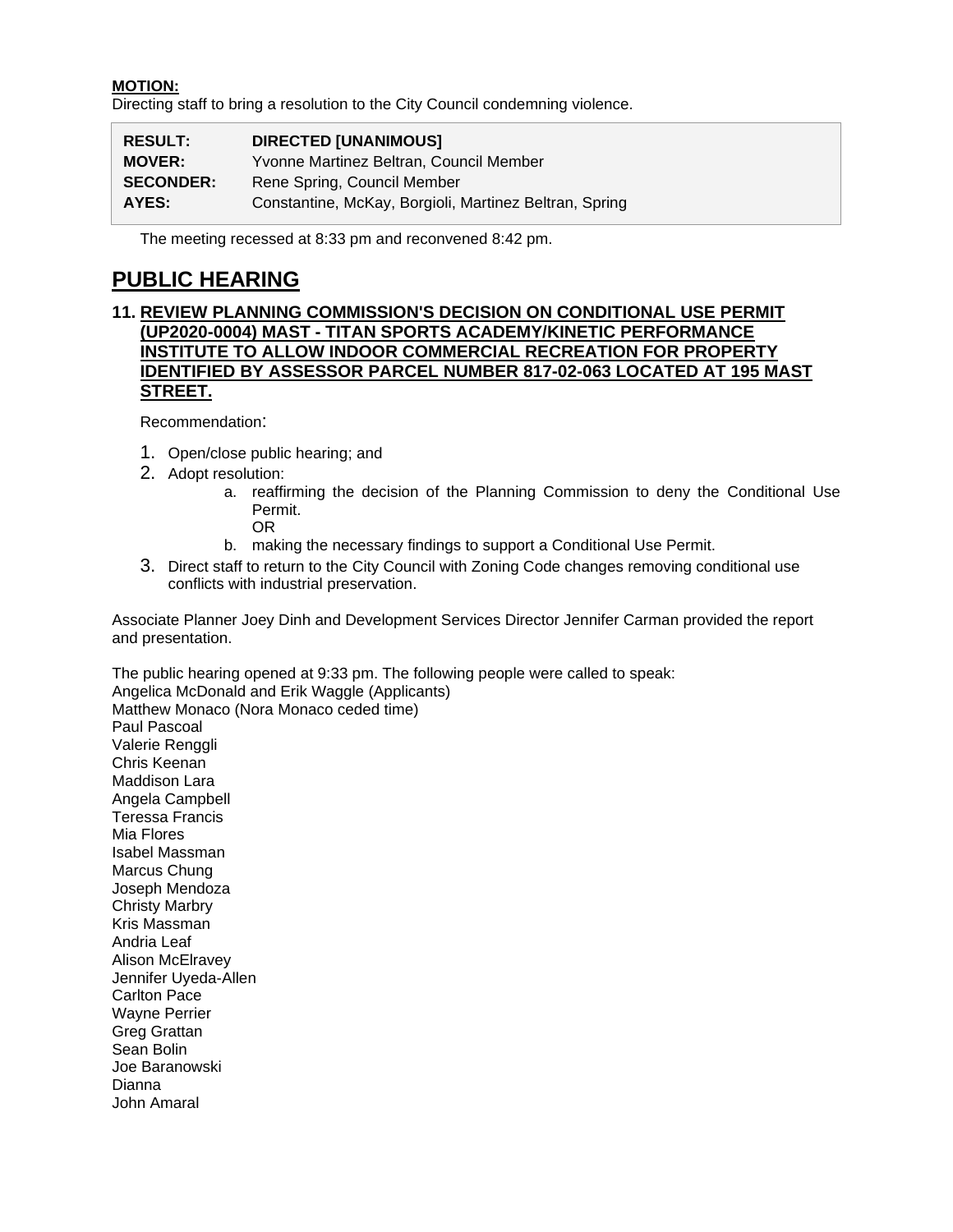Jen Alvernaz E. Murawsky Brandon Fitzpatrick Jacqui Kitson Alyssa Marcoullier Gloria Murray Keith Ducker There being no further requests, the public hearing closed.

#### **MOTION:**

Extending time to 11:30 pm.

| <b>RESULT:</b>   | <b>EXTENDED [UNANIMOUS]</b>                            |
|------------------|--------------------------------------------------------|
| <b>MOVER:</b>    | John McKay, Mayor Pro Tem                              |
| <b>SECONDER:</b> | Yvonne Martinez Beltran, Council Member                |
| AYES:            | Constantine, McKay, Borgioli, Martinez Beltran, Spring |

#### **MOTION:**

Adopting resolution overturning the Planning Commission decision and making the necessary findings supporting a Conditional Use Permit, not allowing outside activity.

| <b>RESULT:</b>   | <b>ADOPTED [UNANIMOUS]</b>                             |
|------------------|--------------------------------------------------------|
| <b>MOVER:</b>    | Rene Spring, Council Member                            |
| <b>SECONDER:</b> | John McKay, Mayor Pro Tem                              |
| AYES:            | Constantine, McKay, Borgioli, Martinez Beltran, Spring |

#### **MOTION:**

Extending the meeting to 11:45 pm.

| <b>RESULT:</b>   | <b>EXTENDED [UNANIMOUS]</b>                            |
|------------------|--------------------------------------------------------|
| <b>MOVER:</b>    | Rich Constantine, Mayor                                |
| <b>SECONDER:</b> | John McKay, Mayor Pro Tem                              |
| AYES:            | Constantine, McKay, Borgioli, Martinez Beltran, Spring |

### **OTHER BUSINESS**

### **12. ITEM MOVED AHEAD OF ITEM 11**

### **13. CONSIDER CITY COUNCIL INITIATED AGENDA ITEM REQUESTING CITY COUNCIL ADOPT A RESOLUTION EXPRESSING SUPPORT FOR ACTIONS TO STRENGTHEN LOCAL DEMOCRACY, AUTHORITY, AND CONTROL**

Recommendation:

Consider whether to direct staff to prepare a resolution expressing support for actions to strengthen local democracy, authority, and control.

City Manager Christina Turner provided the report.

Public comment opened at 11:25 pm. There being no requests to speak, public comment closed.

#### **MOTION:**

Direct staff to prepare a resolution expressing support for actions to strengthen local democracy, authority, and control.